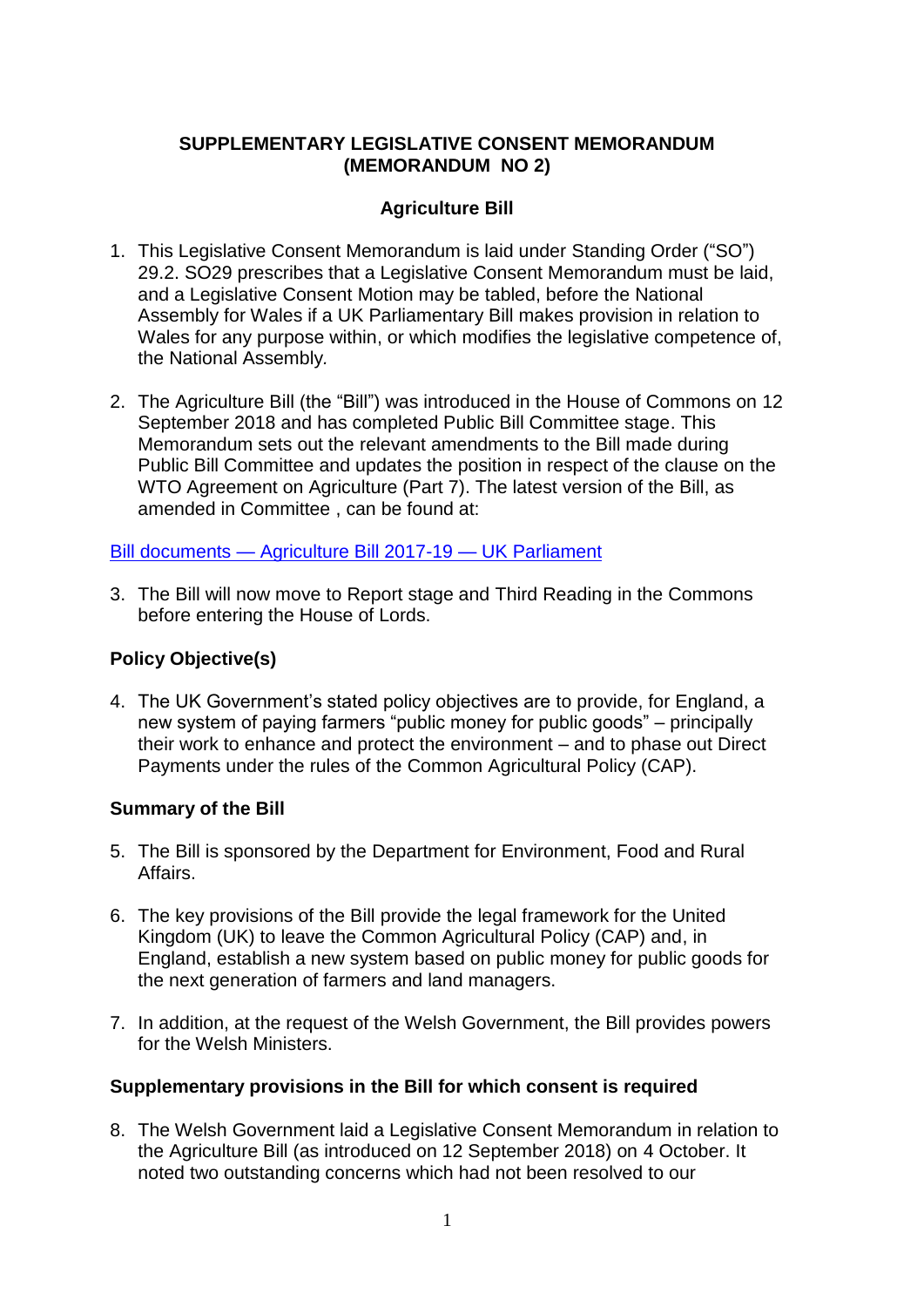satisfaction relating to the World Trade Organisation (WTO) Agreement on Agriculture and the Red Meat Levy and that work to resolve our outstanding concerns would continue during the Bill's passage through Parliament. Since the publication of the first Memorandum, the Bill has been amended during scrutiny in the House of Commons and agreement has been reached with the UK Government on the two outstanding issues of disagreement.

- 9. This Supplementary Memorandum sets out those changes to the Bill made at Commons Committee stage which require the consent of the Assembly. It also explains the agreement reached with UK Government on how the Secretary of State will exercise the powers relating to Part 7 (WTO Agreement on Agriculture) so that the interests of all parts of the UK are fully considered. The amendments made and the agreement reached together address the two concerns highlighted in paragraph 23 our first Legislative Consent Memorandum. However, we anticipate further changes could be made to the Bill at House of Commons Report stage and as it progresses through the Lords. The first and Supplementary Memorandum must be considered together (with any further Supplementary Memorandums which may be laid before the Assembly to cover any future amendments) when deciding on consent.
- 10.The provisions for which consent is sought are contained in Part 7 (WTO Agreement on Agriculture); Part 8 (Red Meat Levy); Schedule 3 (Provision relating to Wales), and Part 10 of the Bill (Final Provisions). The clause numbers below relate to the version of the Bill ordered to be printed on 20 November and published on 21 November (the version as amended in Committee).

## **Part 7: WTO Agreement on Agriculture**

- 11.The Cabinet Secretary for Energy, Planning and Rural Affairs' statement of 12 September noted the Welsh Government's view that these provisions require consent because of the strong and self-evident relationship between WTO powers and devolved responsibilities for agriculture support. The Legislative Consent Memorandum laid on 4 October also explained the Welsh Government's view "that consent is required for the provisions of Clause 26 [the WTO clause, now clause 28], because they fall within the legislative competence of the National Assembly for Wales as they relate to agriculture and the observation and implementation of international obligations, namely the Agreement on Agriculture". The UK Government believes the powers to be reserved, however, on the basis that they relate to international trade.
- 12.The Welsh and UK Governments have agreed a governance mechanism for use of these powers so that the interests of all parts of the UK are fully taken into account. We have agreed the following:
- the UK Government will consult the devolved administrations, guided by the principles set out in the Intergovernmental Agreement before bringing forward regulations under the WTO clause;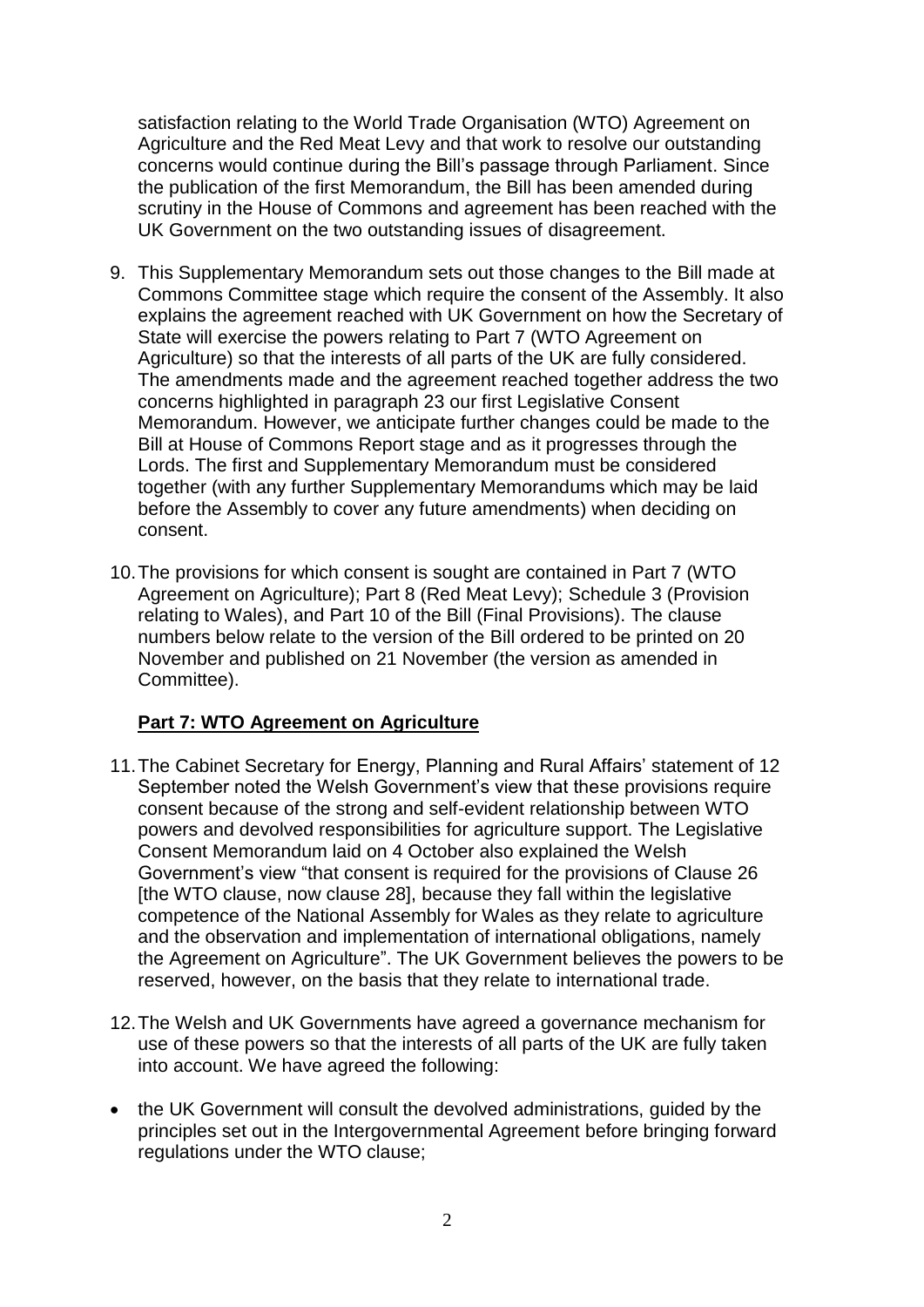- Ministers will seek to proceed by agreement but in the event of a dispute relevant material will be made available to both Houses of Parliament before Parliament vote on the regulations;
- the Welsh Ministers will be responsible for proposing the initial classification of Welsh agricultural support schemes, consistent with any regulations made under the WTO clause; and
- there will normally be a role for independent advice should the governments disagree on the appropriate classification of schemes or other relevant matters. The Secretary of State should have regard to this advice before making any decision and will share with the devolved administrations the advice, the decision and reason for decision.
- 13.In summary, the clear onus is on seeking agreement. However, where that is not feasible there are strong mechanisms for the Welsh Ministers to exert their views. These arrangements will be codified in a Memorandum of Understanding and the Secretary of State will put this on record in a statement on the floor of the House of Commons. This is a good outcome providing a strong role and flexibility for the Welsh Ministers following extensive and highly collaborative working between Governments. It provides a valuable model which could be used in other areas where intergovernmental cooperation is needed and demonstrates both governments' commitment to collaboration.

## **Part 8: Red Meat Levy**

- 14.The Great Britain red meat levy boards (Agriculture and Horticulture Development Board (AHDB), Quality Meat Scotland, and Hybu Cig Cymru) each separately impose levies on red meat producers and processors in, respectively, England, Scotland and Wales. Those levies can only be imposed to enable each body to meet its expenses in supporting the red meat industry in the country in which the levy is raised. Levies are therefore based on the geographical location of abattoirs rather than the origin of the livestock and do not take into account the trading patterns that exist across GB borders. As a result, the levy paid by producers who are operating in one part of Britain may be used to fund promotional and developmental activities in another.
- 15.A new clause 29 (Red Meat levy: payments between levy bodies in Great Britain), enables Ministers to establish a scheme that requires agricultural boards within Great Britain to redistribute levy between themselves. It is intended that this will enable those who invest in breeding and rearing livestock to benefit from the levy collected in relation to their livestock, even if the levy is collected by a slaughter house in another jurisdiction. The Welsh Government is content the new clause provides appropriate means to resolve this issue.

## **Schedule 3, Part 2: Financial Support after exiting the EU**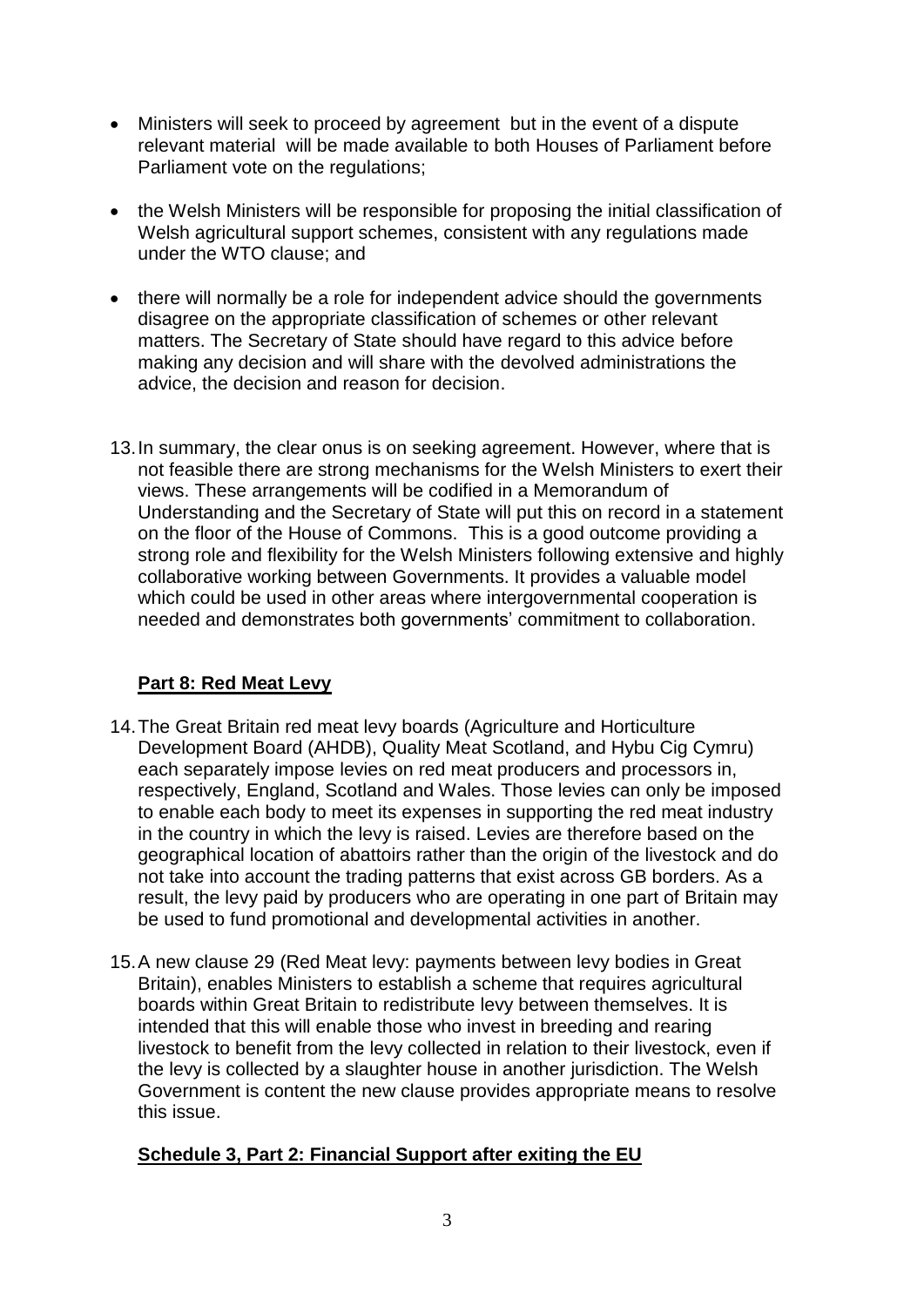- 16.Part 2 of Schedule 3 of the Bill makes provision about the Welsh Minsters' powers to modify, after exiting the EU, retained EU law relating to the financing, management and monitoring of payments to farmers. It also makes provision about an agricultural transition period for Wales which can be extended by regulations made by the Welsh Ministers.
- 17.A new paragraph 7 (Power to reduce the direct payments ceilings for Wales in 2020 by up to 15%) confers a power on the Welsh Ministers to make regulations to reduce the direct payment ceiling for Wales in 2020 by up to 15%*.* That power will mean that the Welsh Ministers can maintain direct payments in 2020 at the same level as in 2019. The power cannot be exercised after the end of 2020. This power to make regulations is subject to the affirmative resolution procedure (as defined by clause 32(7)(b)).
- 18.A new paragraph 8 (Power to provide for the continuation of the basic payment scheme beyond 2020) provides the Welsh Ministers with a power to make regulations to continue the basic payments scheme after 2020, during the agricultural transition period for Wales. This includes power to prescribe by regulations the method by which direct payment ceilings will be determined after 2020. The Direct Payments Regulation (1307/2013) contains ceilings (the method for calculating payments to farmers) up to the end of the 2020 scheme year only. Without ceilings or a replacement for determining an amount the basic payments scheme could not continue. This power to make regulations is subject to the affirmative resolution procedure (as defined by clause 32(7)(b)).
- 19.Paragraph 9 (Power to provide for phasing out direct payments and delinked payments), is amended as follows:
	- a) Sub-paragraph (1)(b) is amended so that there is no longer a requirement to terminate direct payments. This is a technical amendment in respect of the Welsh Ministers' powers to make by regulations provision for delinked payments in place of payments under the basic payment scheme. The amendment also makes clear that delinked payments cannot be made alongside direct payments under the basic payment scheme.
	- b) Sub-paragraph (8) is amended to correct a drafting error. Text is included to clarify that paragraph 9(8) applies if provision for terminating greening payments is made under paragraph 6(2) whether before or after the start of the agricultural transition period for Wales. The amendment brings the provision for Wales into line with that for England.

### **Schedule 3, Part 4: Intervention in Agricultural Markets**

20.Part 4 of Schedule 3 allows the Welsh Ministers to take action to declare a period of exceptional market conditions, and, during the period for which the declaration has effect, to give, or agree to give financial assistance to support agricultural producers in Wales whose incomes are being, or are likely to be adversely affected by the exceptional market conditions described in the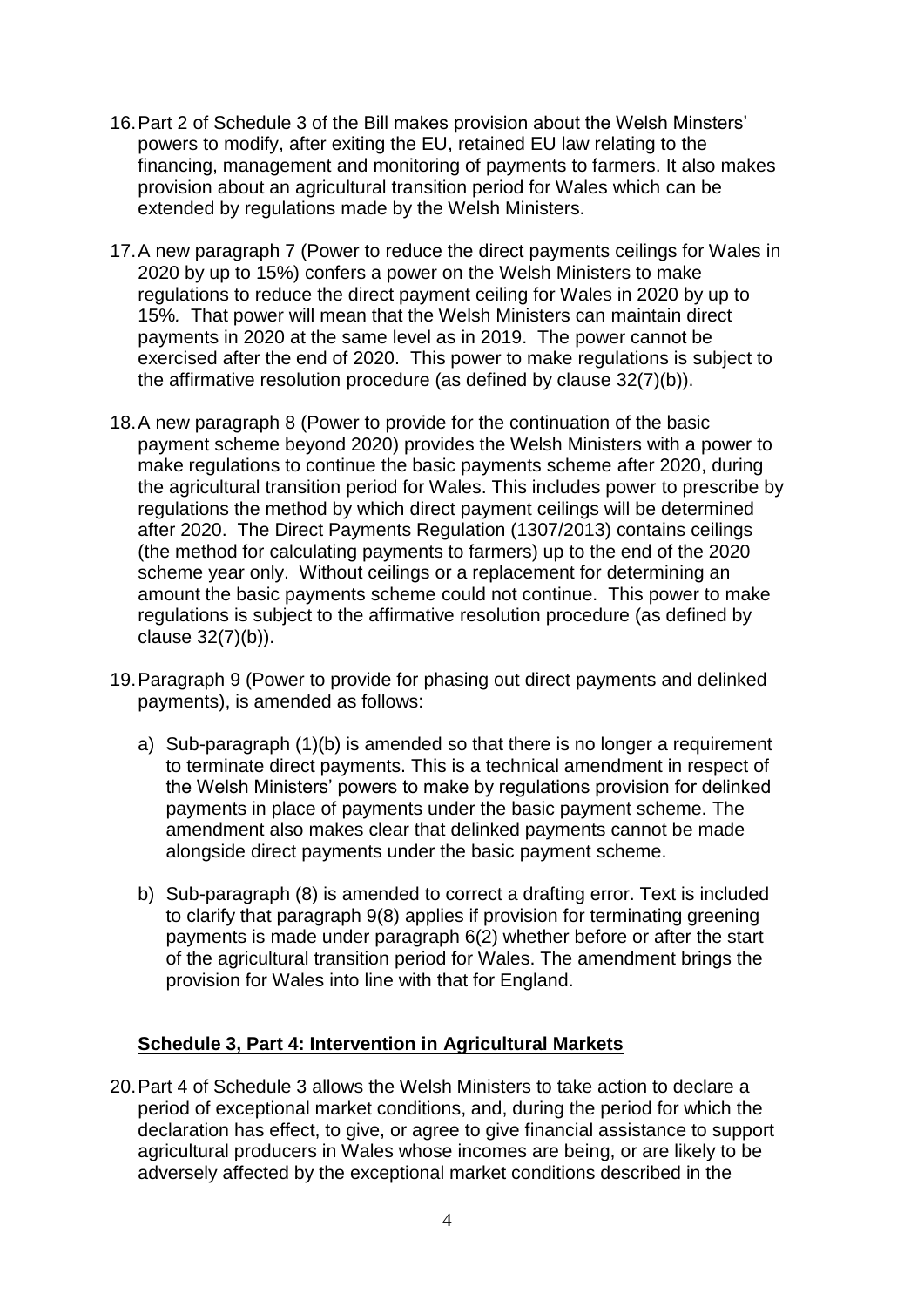declaration. Part 4 also allows the Welsh Ministers to make such use as they consider appropriate of any available powers under retained direct EU legislation which provides for the operation of public intervention and aid for private storage mechanisms in response to the declaration.

- 21.Paragraph 18 (Declaration relating to exceptional market conditions)*,* is amended as follows:
	- a) Sub-paragraph (2) is amended so as to clarify that provision is intended to set out the only circumstances in which the Welsh Ministers may make a declaration stating that there are exceptional market conditions. The amendment brings the provision for Wales into line with that for England.
	- b) Sub-paragraph (3)(c) is amended to reflect a drafting error. The text of the Bill should have referred to "conditions" (not "decisions").

### **Part 10: Final Provisions**

- 22.Part 10 of the Bill provides for different types of ancillary provision which could be made in regulations made under the Bill.
- 23.Clause 32 (Regulations)*,* is amended so that a new sub-clause (5) provides that regulations under section 32(3)(c) which make supplementary, incidental, consequential, transitional or saving provision modifying primary legislation will be subject to the affirmative resolution procedure. This enhances legislative scrutiny when regulations made under section 32(3)(c) modify primary legislation. Pointers to clause 32(5) are inserted into the provisions to make regulations using the negative resolution procedure at paragraphs 6(3), 11(5), 12(4), 20(3) and 22(3) of Schedule 3, to use the affirmative procedure instead if the relevant power is used, by virtue of section 32(3)(c), to make supplementary, incidental, consequential, transitional or saving provision modifying primary legislation.
- 24.Clause 33 (Interpretation) is amended to clarify that the definition of "subordinate legislation" includes legislation made under primary legislation by the devolved legislatures.

### **Consent**

- 25.It is the Welsh Government's view that the provisions in respect of the WTO Agreement on Agriculture (Part 7) require consent because they fall within the legislative competence of the National Assembly for Wales as they relate to agriculture and concern the domestic implementation of international obligations.
- 26.It is the Welsh Government's view that the provisions in respect of the Red Meat Levy (Part 8), the amendments to Schedule 3 (Provision relating to Wales) and the amendments to Part 10 (Final Provisions) require consent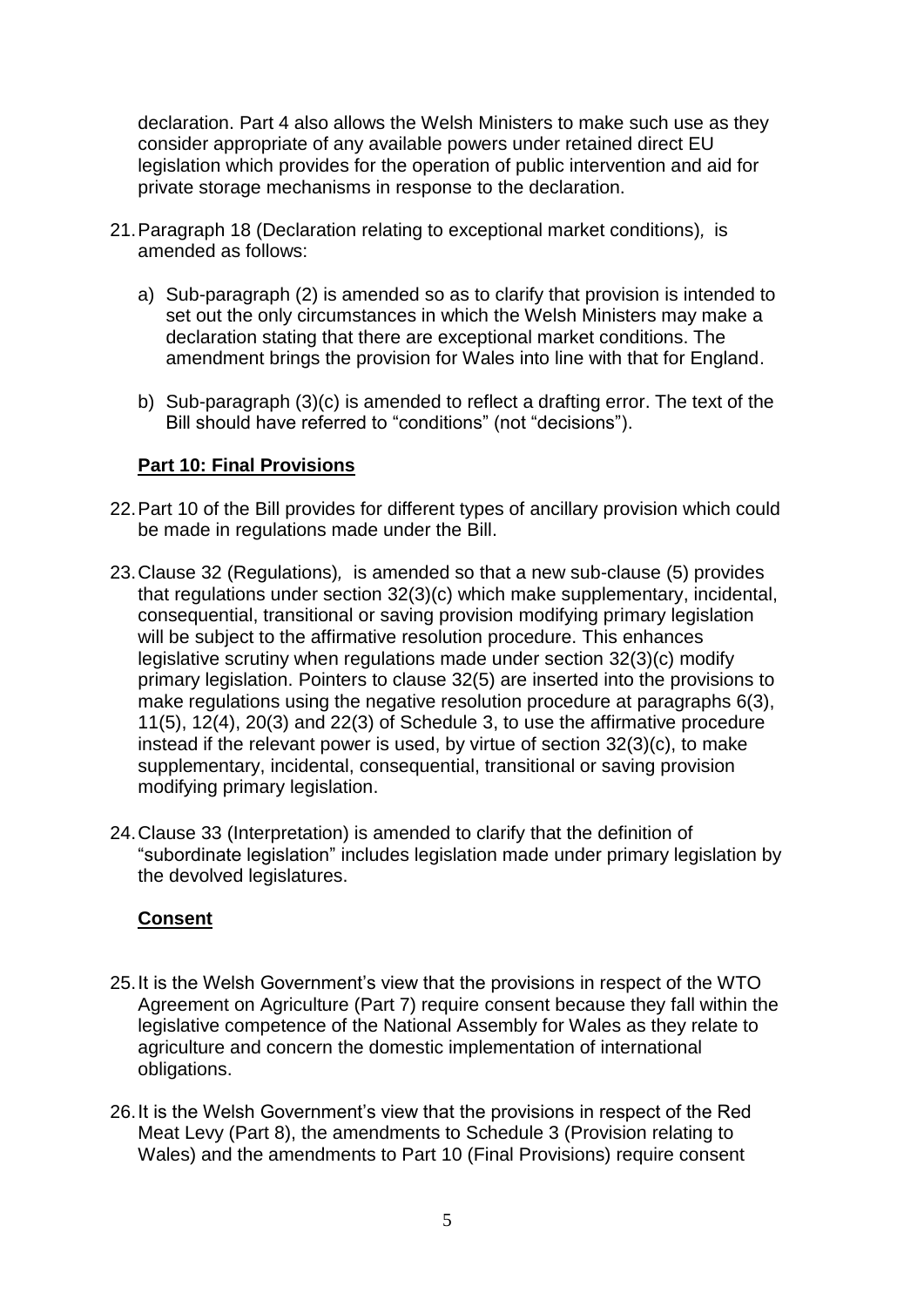because they fall within the legislative competence of the National Assembly for Wales as they relate to agriculture and do not relate to reserved matters.

27.It is noted that the Memorandum laid on 4 October contained a minor drafting error. It stated that certain provisions extend and apply in relation to Wales (paragraph 18 of that original Memorandum refers). The relevant provisions extend to both England and Wales (and apply to Wales, as correctly stated).

#### **Powers to create subordinate legislation**

28.The Annex describes a consolidated list of subordinate legislation making powers conferred on the Welsh Ministers, updated from the Memorandum laid on 4 October to take account of the amendments made at House of Commons Committee stage as described in this Memorandum. 'Affirmative resolution procedure' and 'negative resolution procedure' are defined in Clause 32(7)(b) and (8)(b) of the Bill respectively as those terms apply to subordinate legislation made by the Welsh Ministers under the Bill.

### **Reasons for making these provisions for Wales in the Agriculture Bill**

- 29.As set out in the first Memorandum, the Welsh Government considers that legislation is necessary to provide a legal basis for future support to farmers after Brexit, as we transition away from the Common Agricultural Policy. By including provisions now in the UK Agriculture Bill the Welsh Ministers can support farmers in Wales, and will be able to implement what is best for Wales.
- 30.A new power is also included in the Bill to redistribute red meat levy to resolve current anomalies. The Agriculture Bill provides an ideal opportunity to gain the necessary powers to bring forward an appropriate scheme to correct this imbalance.

### **Welsh Government position on the Bill as amended**

31.Welsh Government is content with the amendments tabled by UK Government Ministers during Commons Committee in respect of the Red Meat Levy (Part 8), the amendments to Schedule 3 (Provision relating to Wales) and the amendments to Part 10 (Final Provisions). It is also content with the provisions in respect of the WTO Agreement on Agriculture in view of the agreement reached with the Secretary of State on the exercise of those regulation making powers. Further changes are likely to be made to the Bill at House of Commons Report stage and as it progresses through the Lords, not least in order to respond to points raised by Committee scrutiny in the National Assembly, in which case further Memoranda will be laid before the Assembly as appropriate. A final recommendation in respect of the National Assembly's consent will be provided once all amendments to the Bill have been made.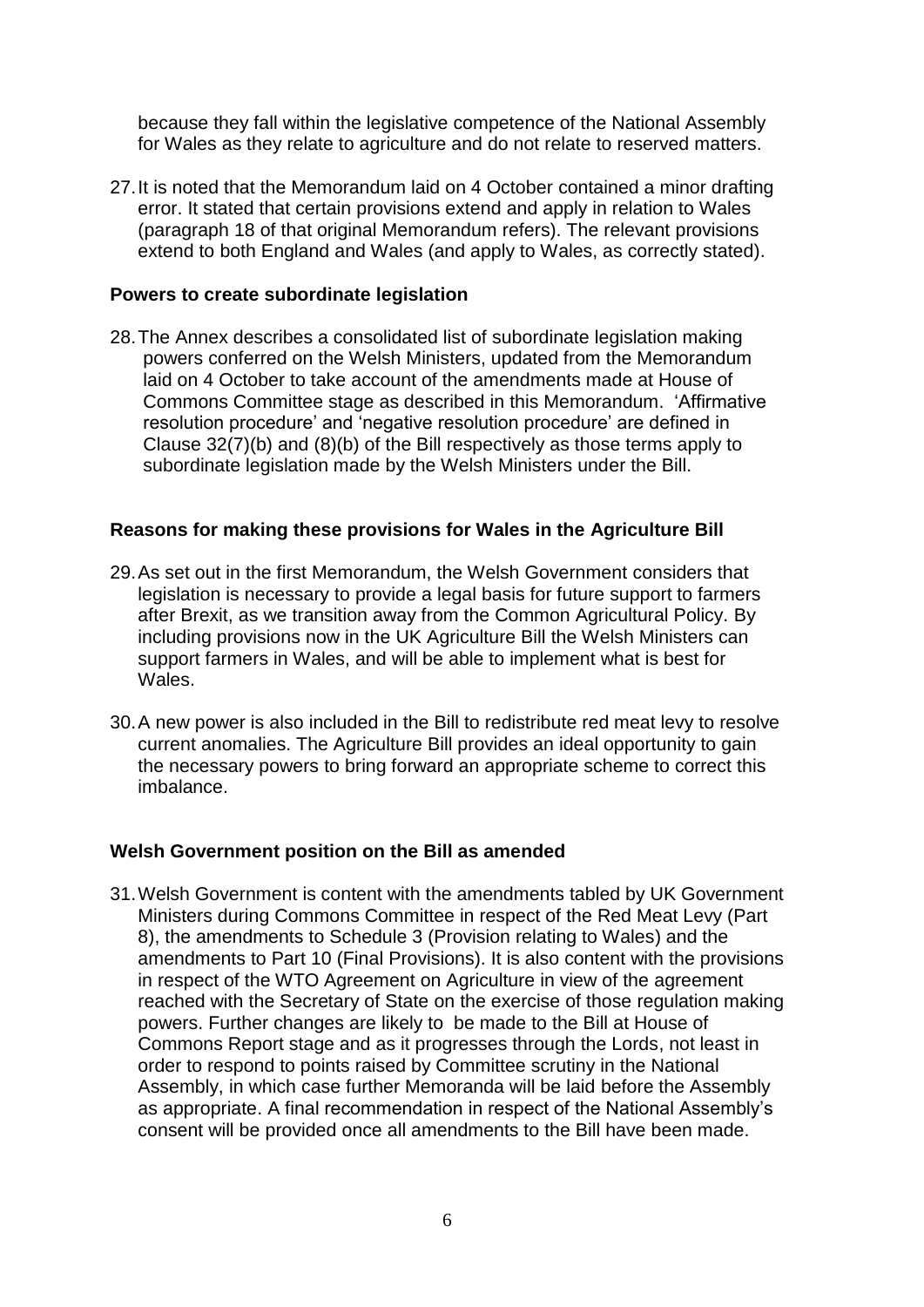### **Financial implications**

32.There are no direct financial implications for the Welsh Government or the Assembly as a result of taking these powers in this Bill.

## **Conclusion**

33.This supplementary memorandum describes the relevant changes made to the Bill since introduction requiring Assembly consent. The Welsh Government is supportive of the Bill as drafted. It should be noted however, that it is not possible to give an unequivocal recommendation to the Assembly to consent to the Bill until we are closer to the end of the Lords stage, since there may be more amendments to come. In the event of future amendments within the legislative competence of the Assembly then further Supplementary Legislative Consent Memoranda will be laid before the Assembly as appropriate, with a recommendation from Welsh Government in respect of the Assembly's consent at the appropriate time.

**Lesley Griffiths AM Minister for Environment, Energy and Rural Affairs March 2019**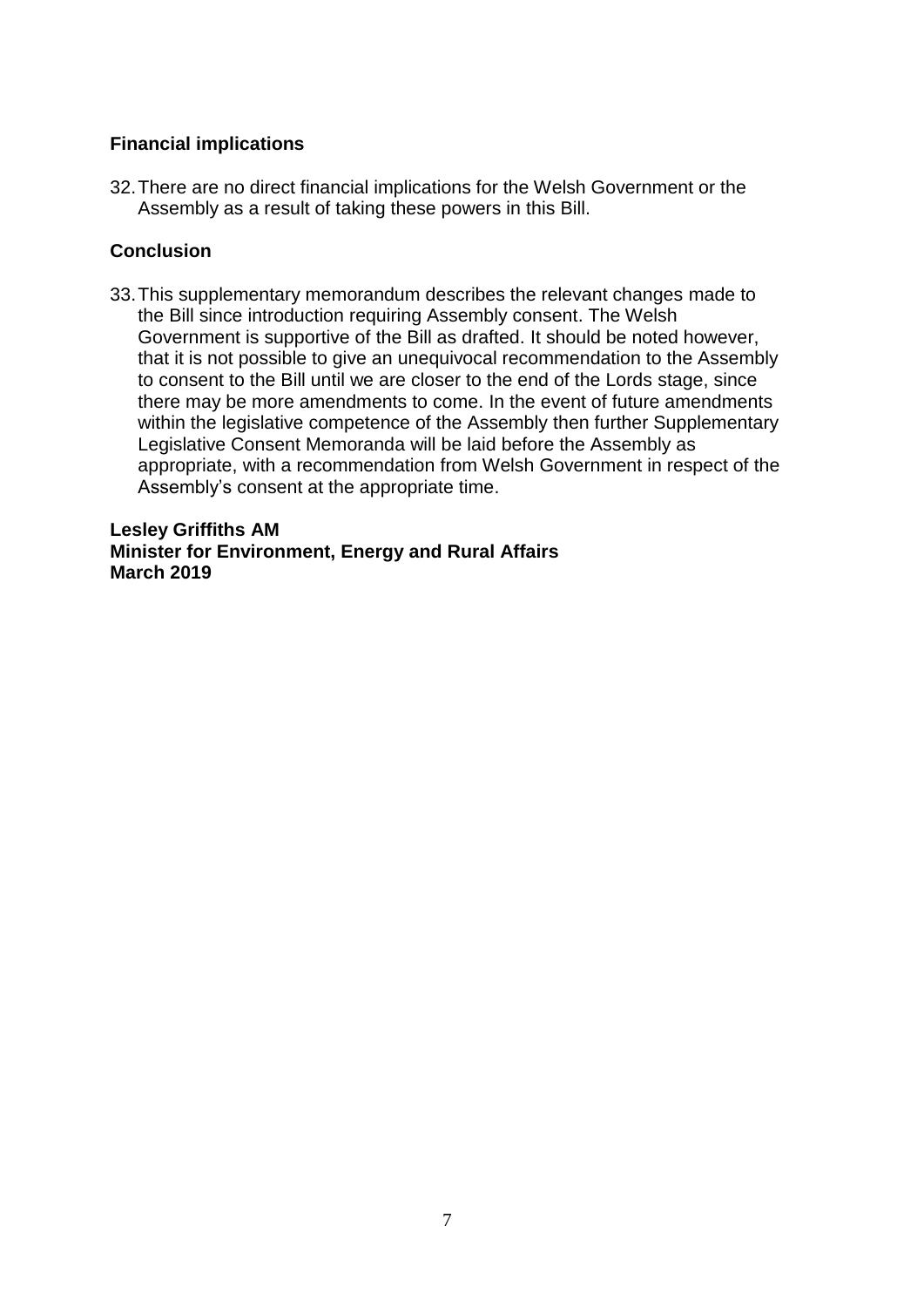## **Annex**

#### **SUPPLEMENTARY LEGISLATIVE CONSENT MEMORANDUM: AGRICULTURE BILL – CONSOLIDATED LIST OF PROVISIONS WHICH CONTAIN POWERS FOR WELSH MINISTERS TO MAKE SUBORDINATE LEGISLATION AS AMENDED AT HOUSE OF COMMONS COMMITTEE STAGE**

| Paragraph<br>οf<br><b>Schedule</b><br>3 | Description of Power                                                                                                                                                                                                                                                                                                                         | Legislative<br>procedure                                                                                                             |
|-----------------------------------------|----------------------------------------------------------------------------------------------------------------------------------------------------------------------------------------------------------------------------------------------------------------------------------------------------------------------------------------------|--------------------------------------------------------------------------------------------------------------------------------------|
| 2(7)                                    | Power for Welsh Ministers by regulations to<br>make provision for or in connection with<br>requiring the Welsh Ministers or another<br>person to publish specified information about<br>financial assistance which has been given<br>under Paragraph 1 of Schedule 3                                                                         | Affirmative<br>resolution<br>procedure                                                                                               |
| 3(1)                                    | Powers for the Welsh Ministers by regulations<br>to make provision for or in connection with<br>checking, enforcing and monitoring<br>compliance where financial assistance is to<br>be or has been given under Paragraph 1 of<br>Schedule 3                                                                                                 | Affirmative<br>resolution<br>procedure                                                                                               |
| 5(2)                                    | Powers for the Welsh Ministers by regulations<br>to extend the agricultural transition period for<br>Wales set out in Paragraph 5(1) of Schedule<br>3                                                                                                                                                                                        | Affirmative<br>resolution<br>procedure                                                                                               |
| 6(1)                                    | Powers for the Welsh Ministers to modify<br>legislation governing the basic payment<br>scheme                                                                                                                                                                                                                                                | Negative<br>resolution<br>procedure<br>(unless section<br>32(5) applies, in<br>which case<br>affirmative<br>resolution<br>procedure) |
| 7(1)                                    | Powers for the Welsh Ministers by regulations<br>to make provision for or in connection with<br>reducing the national and net direct payments<br>ceilings for Wales that would otherwise apply<br>in 2020 by up to 15%.                                                                                                                      | Affirmative<br>resolution<br>procedure                                                                                               |
| 8(1)                                    | Powers for the Welsh Ministers by regulations<br>to modify legislation governing the basic<br>payment scheme to make provision for or in<br>connection with securing that the basic<br>payment scheme continues to operate in<br>relation to Wales for one or more years<br>beyond 2020 (subject to any provision made<br>under paragraph 9) | Affirmative<br>resolution<br>procedure                                                                                               |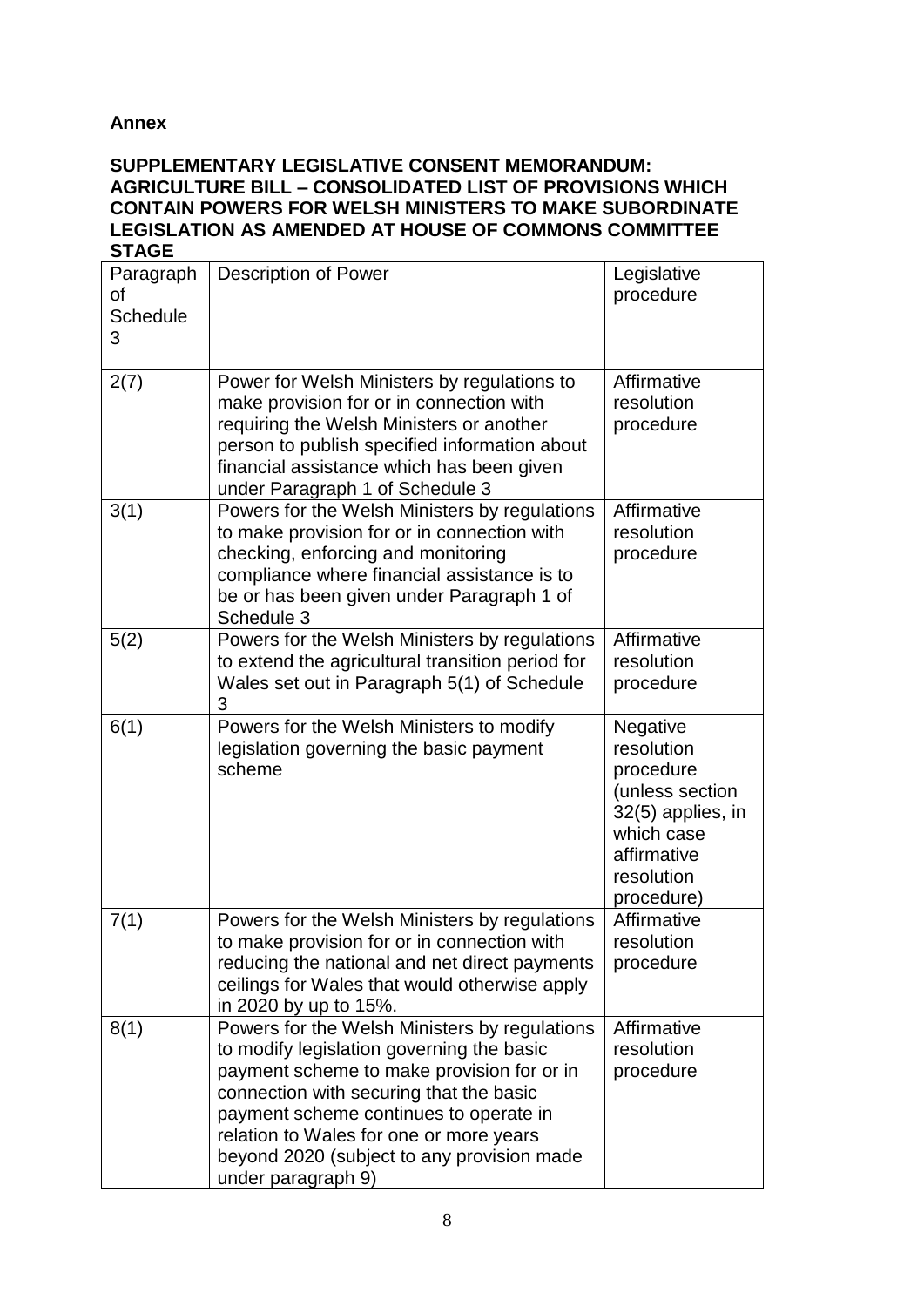| 9(1)  | Powers for the Welsh Ministers by regulations<br>to make provision for or in connection with<br>either or both the phasing out of direct<br>payments under the basic payment scheme<br>in relation to Wales over the whole or part of<br>the agricultural transition period for Wales, or<br>the termination of direct payments under that<br>scheme in relation to Wales and instead the<br>making of delinked payments in relation to<br>Wales in respect of the whole or part of the<br>agricultural transition period for Wales. | Affirmative<br>resolution<br>procedure                                                                                               |
|-------|--------------------------------------------------------------------------------------------------------------------------------------------------------------------------------------------------------------------------------------------------------------------------------------------------------------------------------------------------------------------------------------------------------------------------------------------------------------------------------------------------------------------------------------|--------------------------------------------------------------------------------------------------------------------------------------|
| 11(1) | Powers for the Welsh Ministers by regulations<br>to modify retained direct EU legislation<br>relating to the financing, management and<br>monitoring of the common agricultural policy<br>and subordinate legislation relating to that<br>legislation.                                                                                                                                                                                                                                                                               | Negative<br>resolution<br>procedure<br>(unless section<br>32(5) applies, in<br>which case<br>affirmative<br>resolution<br>procedure) |
| 12(1) | Powers for the Welsh Ministers by regulations<br>to modify retained direct EU legislation<br>relating to support for rural development and<br>subordinate legislation relating to that<br>legislation                                                                                                                                                                                                                                                                                                                                | Negative<br>resolution<br>procedure<br>(unless section<br>32(5) applies, in<br>which case<br>affirmative<br>resolution<br>procedure) |
| 13(2) | Powers for the Welsh Ministers by regulations<br>to require persons in or closely connected<br>with an agri-food supply chain to provide<br>information about matters connected with any<br>of the person's activities connected with the<br>supply chain so far as the activities are in<br>Wales.                                                                                                                                                                                                                                  | Affirmative<br>resolution<br>procedure                                                                                               |
| 17(1) | Powers for the Welsh Ministers by regulations<br>to make provision for enforcement of a<br>requirement imposed under paragraph 13(1)<br>or (2) of Schedule 3 (agri-food supply chains:<br>requirement to provide information)                                                                                                                                                                                                                                                                                                        | Affirmative<br>resolution<br>procedure                                                                                               |
| 20(1) | Powers for the Welsh Ministers by regulations<br>to modify retained direct EU legislation<br>relating to public market intervention or aid for<br>private storage for the purposes of altering<br>the operation of provisions of such legislation,<br>so far as they have effect in relation to Wales<br>in connection with exceptional market<br>conditions which are the subject of a                                                                                                                                              | Negative<br>resolution<br>procedure<br>(unless section<br>32(5) applies, in<br>which case<br>affirmative<br>resolution               |